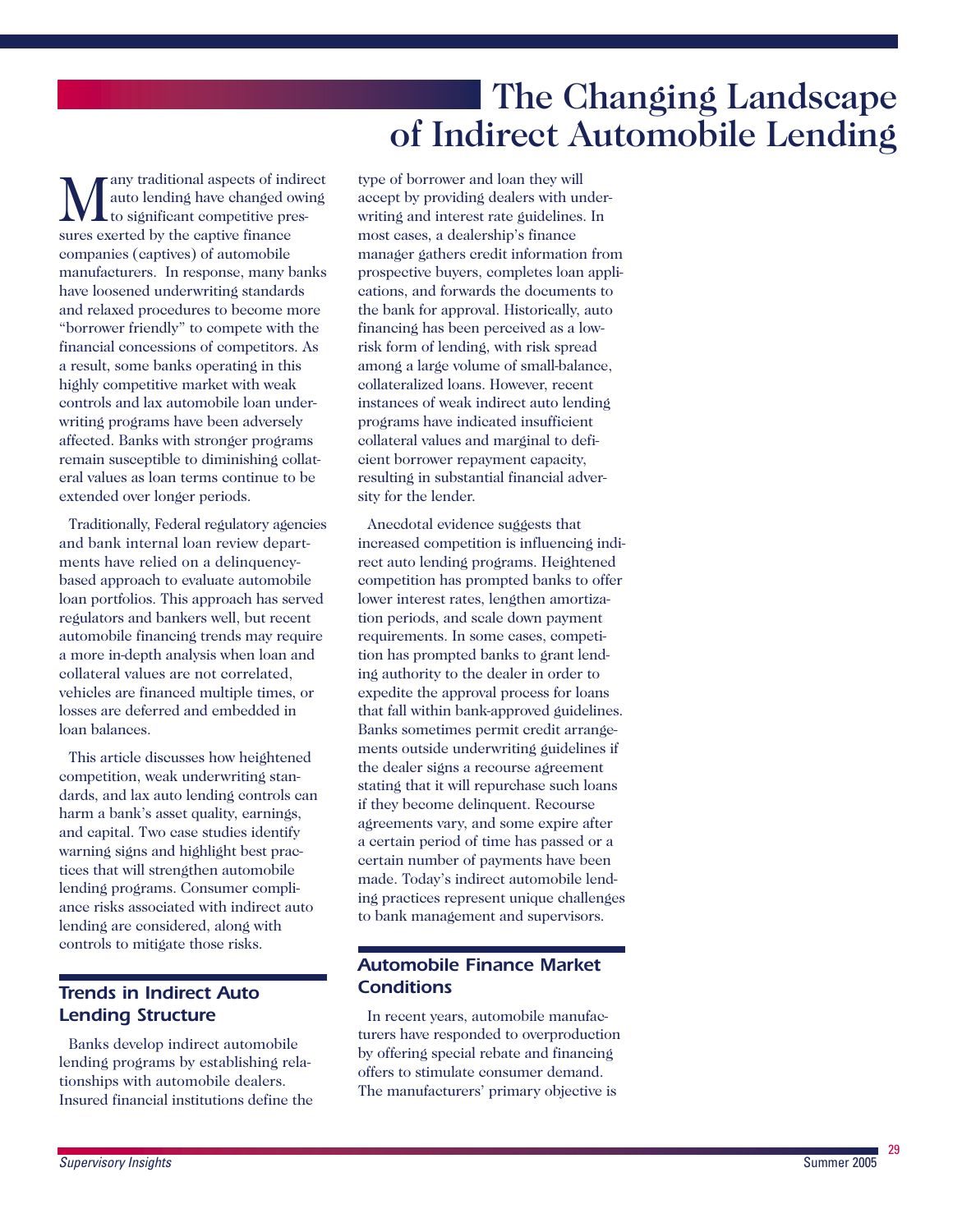

continued from pg. 29

 conflicts with that of other lenders, to reduce inventory; pricing and financing are secondary concerns. This goal whose primary goal is to earn a fair return for a limited amount of risk. Manufacturers use their captives to introduce special financing offers. Captives, such as General Motors Acceptance Corporation, Ford Motor Credit, and Toyota Motor Credit, dominate the industry, with 56 percent of the automobile financing market in 2003.<sup>1</sup> Banks, credit unions, and other finance companies comprise the remaining market.

To spur demand, manufacturers have introduced large cash-back rebates, while their captives offered zero- and low-rate, no-money-down financing for longer periods. The Consumer Bankers Association's (CBA) 2004 Automobile Finance Study reflects an annual increase of 6 percent for the average automobile loan balance, while the average amount financed grew to represent 99 percent of invoice for new cars and 96 percent of wholesale value for used cars. To compensate for the larger loan balances, loan amortization periods have lengthened to keep monthly payments low and vehicles affordable. Federal Reserve Bank data show the average new car loan maturity increasing from 53 months to 62.5 months between 1999 and fourth quarter 2003 as more consumers selected a 72-month loan product. An article in the American Banker indicates that the terms of automobile loans are increasing, with some banks offering eight-year loans.<sup>2</sup>

Initial vehicle depreciation rates generally exceed loan amortization rates for credits with lengthy amortization periods. Increased loan balances, low down payment requirements, and lengthy amortization periods create negative

equity, a situation in which the loan balance exceeds the vehicle's value. J.D. Power and Associates estimates that approximately 38 percent of new car buyers have negative equity at trade-in, compared to 25 percent two years ago.<sup>3</sup>

## *Impact on the Banking Industry*

 rates. According to a Moody's report, Vehicle financing trends reflect a general weakening in overall underwriting standards, leaving automobile loan portfolios increasingly vulnerable to an economic downturn. To date, weaker loan underwriting has not translated into widespread asset quality problems in the banking industry. The relatively low interest rate environment and a healthy economy have contributed to improved automobile loan loss and delinquency the October 2004 auto loan net loss rate fell from 1.22 percent in October 2003 to 0.93 percent in October 2004, and account balances more than 60 days late declined from 0.56 percent to 0.46 percent.4 The Moody's report also indicated that the net loss rate and delinquency rate had fallen for 17 and 18 consecutive months, respectively, on a year-over-year basis. These positive industry trends reflect the strengthening U.S. economy. However, these trends may mask the actual risk inherent in automobile loan portfolios. The 2004 CBA Automobile Finance Study states that the average net loss per unit increased 10 percent since the prior year, a statistic that may suggest more borrower-friendly underwriting standards at the same time the incidence of negative equity value of collateral is on the rise. The case studies in this article reflect the impact these high charge-off rates can have on an

1 Deutsche Bank, "U.S. Autos: A Triple Threat," February 20, 2004.

2 "Driven into Making More Used-Car Loans," *American Banker,* April 15, 2005.

3 "Owing More on an Auto Than It's Worth as a Trade-In," *New York Times,* March 27, 2004.

4 Moody's Reports: Prime Auto Net Loss and Delinquency Rates Continue to Improve in October 2004.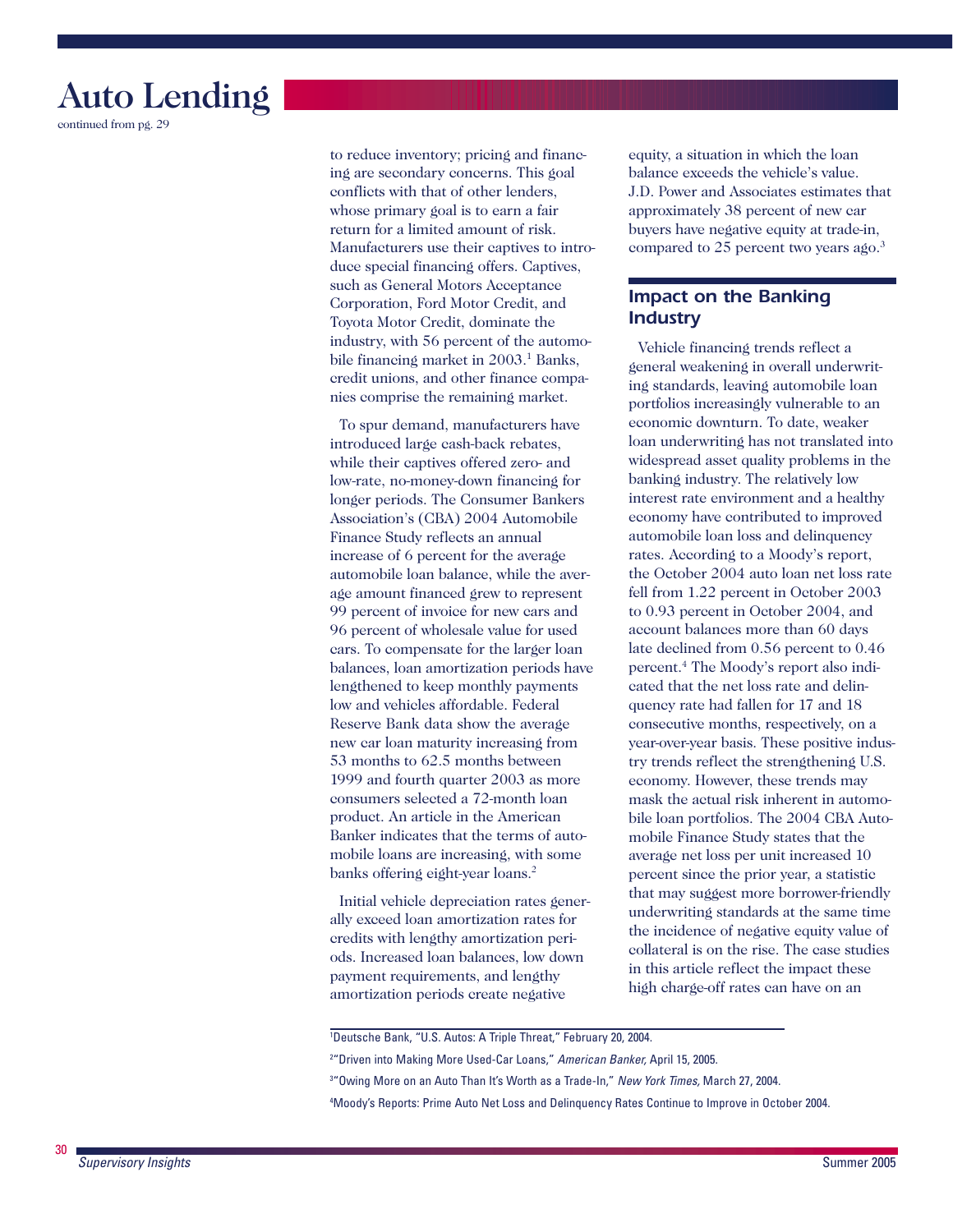institution's capital and earnings, following loan defaults. Rising market interest rates or a general economic downturn could affect marginal borrowers' repayment capacities and may eventually subject the banking industry to increas ing losses.

Large cash-back incentives depress used car values, resulting in lower repos session values. At the same time, favorable consumer financing terms may heighten risk and shrink profitability. It has become more difficult for banks to compete safely in a market dominated by captives, which establish lending criteria that are influenced by manufacturing decisions rather than the risk/return trade-off of each financial transaction. In some cases, banks' attempts to remain competitive with captives have resulted in portfolios characterized by lower interest rates, extended loan amortization periods, and weaker borrowers. These underwriting trends suggest that some banks' automobile loan portfolios may require closer internal review and regulatory scrutiny.

## *Regulatory and Industry Approach to Retail Credit*

To evaluate a large volume of smallbalance loans efficiently and consistently, the FDIC, the Comptroller of the Currency, the Federal Reserve Board, and the Office of Thrift Supervision adopted the *Uniform Retail Credit Classification and Account Manage ment Policy.*5 The policy provides general guidance for assessing and adversely classifying retail credit based on delinquency status. Auto loans, considered closed-end credit, that are delinquent for 90 cumulative days are classified Substandard; those at least 120 days delinquent are classified Loss. Examiners are charged with ensuring that banks adhere to this policy, unless

repayment will occur regardless of repayment status. Many internal loan reviews have adopted a similar approach. Tradi tional application of this approach assumes that borrowers initially had adequate repayment capacities or that the collateral values cover loan balances. Closer scrutiny is required when auto loan portfolios have not been underwritten in a traditional fashion. Examiners have the latitude to deviate from the prescribed classification guidelines when historical delinquency and charge-off trends warrant such action. In cases where underwriting standards are weak and present unreasonable credit risk, examiners may also classify entire portfo lios or portfolio segments. Similarly, bank management should consider a more in-depth transaction-based review if traditional formulas are not capturing insufficient collateral values or the performance of less financially substan tial borrowers.

## *Case Studies: When Indirect Auto Lending Went Awry*

A number of banks have developed heightened risk profiles while attempting to maintain or increase market share in automobile financing. These case studies show the pitfalls banks may face when they compete in this market without appropriate lending policies, procedures, internal controls, and oversight.

## *Bank A*

Bank A opened in the second quarter of Year 1 with an indirect automobile lending program managed by one loan officer. By the end of Year 2, indirect automobile loans represented 58 percent of total assets and 370 percent of Tier 1 capital; the delinquency rate was relatively low at 1.91 percent. Bank A also reported a 0.30 percent return on assets, despite its relatively small size and recent

5 Federal Financial Institutions Examination Council, Uniform Retail Credit Classification and Account Management Policy, 65 Fed. Reg. 36903 (June 12, 2000).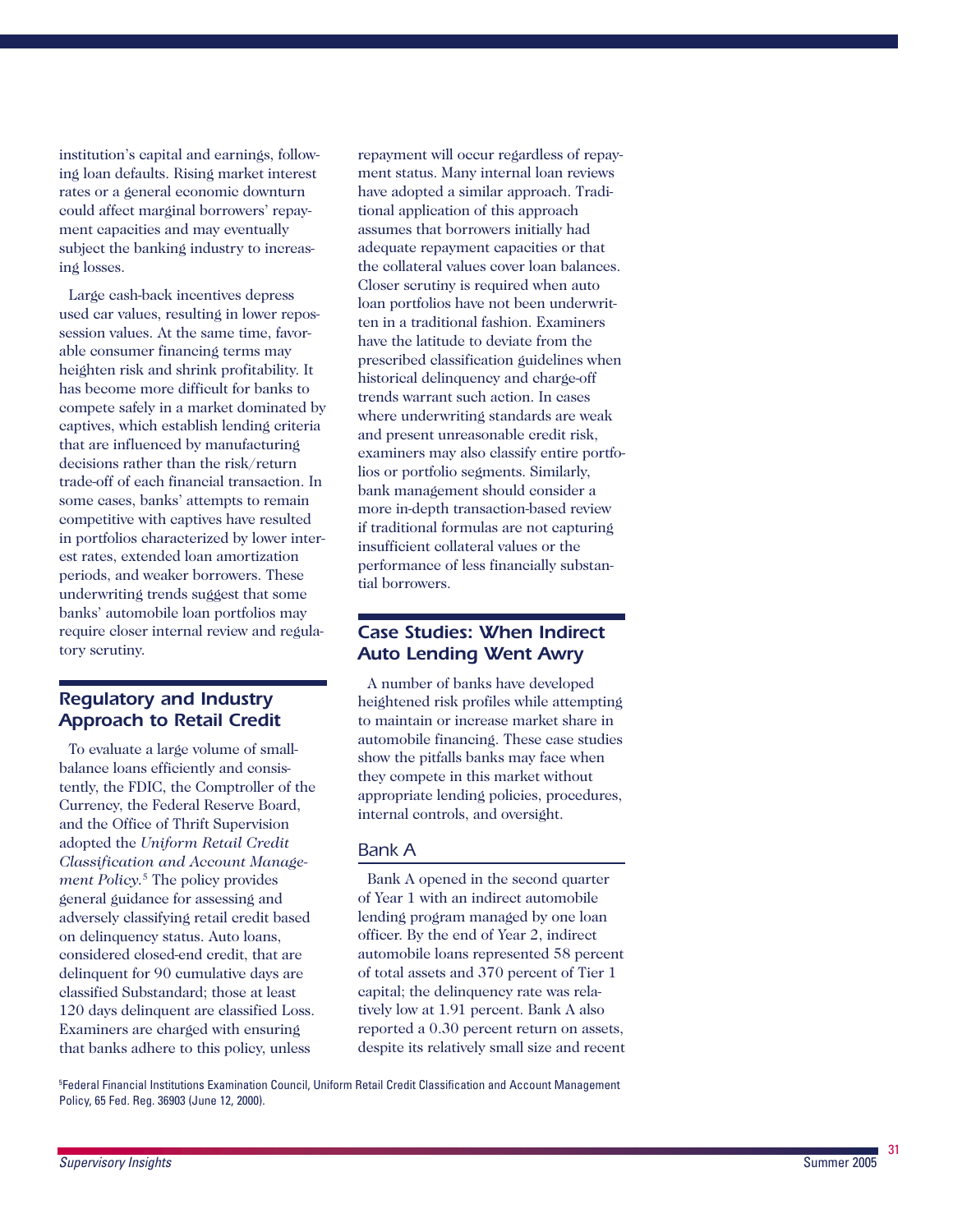# Auto Lending

continued from pg. 31

start-up date. Bank A's management attributed early profitability to the indirect automobile loan portfolio's success. However, by the end of Year 3, the bank reported a net loss owing to charge-offs and provisions to the allowance for loan and lease losses (ALLL). In Years 4 and 5, delinquencies, charge-offs, added provisions to the ALLL, and losses from the sale of automobile loans significantly depleted capital. Automobile lending was a part of the bank's strategic plan, but not to the degree depicted in Table 1.

 the dealership was placed into a dealer were made available to the dealer after Although the loan policy included a maximum 110 percent loan-to-value ratio, minimum 640 credit score developed by Fair Isaac & Company (FICO), and maximum 60-month maturity limit, the loan officer consistently approved credits outside these guidelines. Examiners also determined that dealer reserves were not properly monitored. The difference between the bank's "buy rate" and the interest rate charged on the loan at reserve and was intended to be distributed to the dealer over the life of each loan. However, in many cases reserves the vehicle had been repossessed. Lack of oversight allowed these loan policy contraventions to occur, and the loan officer was compensated with bonuses tied to the volume of indirect dealer paper generated. Following a random

sample of automobile loans, examiners determined that subprime loans comprised 78 percent of the portfolio, and most originated from a single dealership. The board of directors was not aware that the loan policy standards were ignored nor that the bank had developed a subprime loan portfolio.

 to store all repossessions at no charge Inadequate oversight and controls also permitted the loan officer to manipulate delinquency and net loan loss figures through a perverse repossession cycle. Bank A's loan officer and president waived dealer recourse without board approval on several loans in return for the dealership's agreement and sell the repossessions for a small commission. During this cycle, the dealer sold repossessions at prices well above market value to borrowers with extremely low FICO scores. In most cases, these sales included thousands of dollars in add-ons (credit life insurance, extended warranties, and Guaranteed Auto Protection insurance) for which the dealer was paid immediately through bank financing. The bank reported a gain on the sale of repossessions, assumed excessive credit risk on bank-financed repossessions, and, for a few months, essentially understated the level of losses and nonperforming assets (i.e., the relatively low 2.86 percent delinquency ratio at the end of Year 3).

### Table 1

| <b>Statistical Trends in Bank A</b> |                      |                      |                      |                      |                       |  |  |
|-------------------------------------|----------------------|----------------------|----------------------|----------------------|-----------------------|--|--|
| <b>Key Risk Indicators</b>          | Year 1               | Year 2               | Year <sub>3</sub>    | Year 4               | Year 5                |  |  |
| <b>IL/Total Assets</b>              | 38.03%               | 58.39%               | 44.03%               | 36.38%               | $9.00\%$              |  |  |
| IL / Total Capital                  | 147.32%              | 369.94%              | 428.71%              | 1.024.73%            | 121.55%               |  |  |
| % Delinquent IL                     | $0.00\%$             | 1.91%                | 2.86%                | 20.62%               | 29.28%                |  |  |
| Gross Charge-Offs                   | 0                    | \$12M                | \$290 <sub>M</sub>   | \$1,328 <sub>M</sub> | \$2,547 <sub>M</sub>  |  |  |
| <b>ALLL Provisions</b>              | <b>\$79M</b>         | \$130 <sub>M</sub>   | \$545 <sub>M</sub>   | \$3,984 <sub>M</sub> | \$0                   |  |  |
| Net Income                          | (\$673M)             | \$110 <sub>M</sub>   | (S414M)              | (S4.112M)            | (\$822 <sub>M</sub> ) |  |  |
| <b>Total Equity Capital</b>         | \$6,687 <sub>M</sub> | \$6,703 <sub>M</sub> | \$6,412 <sub>M</sub> | \$2,208M             | \$1.731 <sub>M</sub>  |  |  |

*Supervisory Insights* Summer 2005

32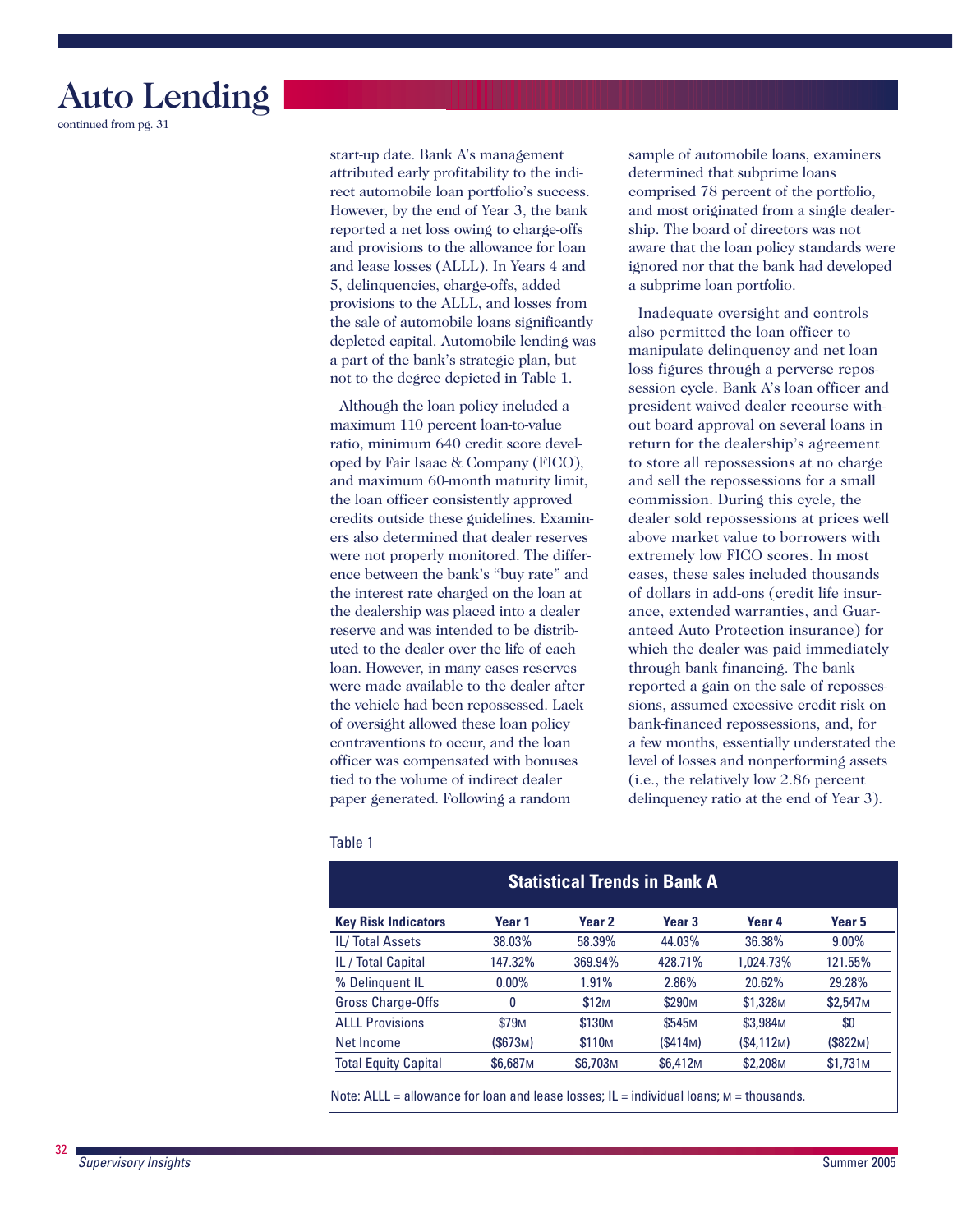Transaction testing enabled examiners to identify lending practices that deviated significantly from board-approved policies. This finding prompted an extensive credit file review in which examiners found numerous vehicles financed three and four times without documentation to demonstrate sufficient repayment capacity or collateral for these loans. The average bank-financed repossession reflected a 186 percent loan-to-value ratio and a 554 FICO score. Bank A recognized multiple charge-offs on the same vehicles, which likely exceeded the losses that would have been recognized had the bank sold the initial repossessions on a wholesale basis (see Table 2).

 sions deteriorated to a Loss category quent). More specifically, the bank- migrated to a Loss category. Actual loss Owing to the speed of deterioration in Bank A's auto loan portfolio, examiners conducted migration analyses to establish accurate adverse classification and ALLL levels. Examiners separated bankfinanced repossessions from the other auto loans because of their distinctly different default rates. Results from the migration analyses indicated that 29 percent of all bank-financed reposses-(repossession or 120 days or more delinfinanced repossession analysis reflected that 15 percent of current loans, 38 percent of loans delinquent between 30 and 89 days, and 100 percent of loans delinquent between 90 and 119 days

 and 119 days migrated to a Loss catehistory reflected that the bank charged off 41.5 percent of each bank-financed repossession loan balance. The migration analysis on the remaining consumer loan portfolio indicated that 1.31 percent of current loans, 25 percent of loans delinquent between 30 and 89 days, and 80 percent of loans delinquent between 90 gory. The bank's loss history for the remaining indirect auto credits reflected that 25 percent of each loan was charged off upon repossession.

Results from the migration analyses indicated that the formula classifications in the *Uniform Credit Classification and Account Management Policy*  guidelines would not accurately reflect the risk in Bank A's auto loans. Examiners used the migration analyses to establish more accurate adverse classification totals that required significant ALLL augmentation. By the time problems were identified and brought to the board of directors' attention, the bank required a significant capital injection to remain viable. Unsuccessful efforts to recapitalize the bank ultimately led to the bank's acquisition by another institution. Shareholders of Bank A never fully recovered their initial investment. Regulators issued various enforcement actions, including a civil money penalty and prohibition against the loan officer from participating in the affairs of any insured financial institution.

#### Table 2

| <b>Loan Balance</b> | <b>Automobile</b> | <b>NADA Value</b> | Loan-to-Value |
|---------------------|-------------------|-------------------|---------------|
| \$21,412            | Vehicle A         | \$8,250           | 259%          |
| \$18,398            | <b>Vehicle B</b>  | \$8,250           | 223%          |
| \$20,570            | Vehicle C         | \$9,900           | 208%          |
| \$12,469            | <b>Vehicle D</b>  | \$8,800           | 142%          |
| \$20,394            | <b>Vehicle E</b>  | \$7,225           | 282%          |
| \$21,272            | <b>Vehicle F</b>  | \$9,900           | 215%          |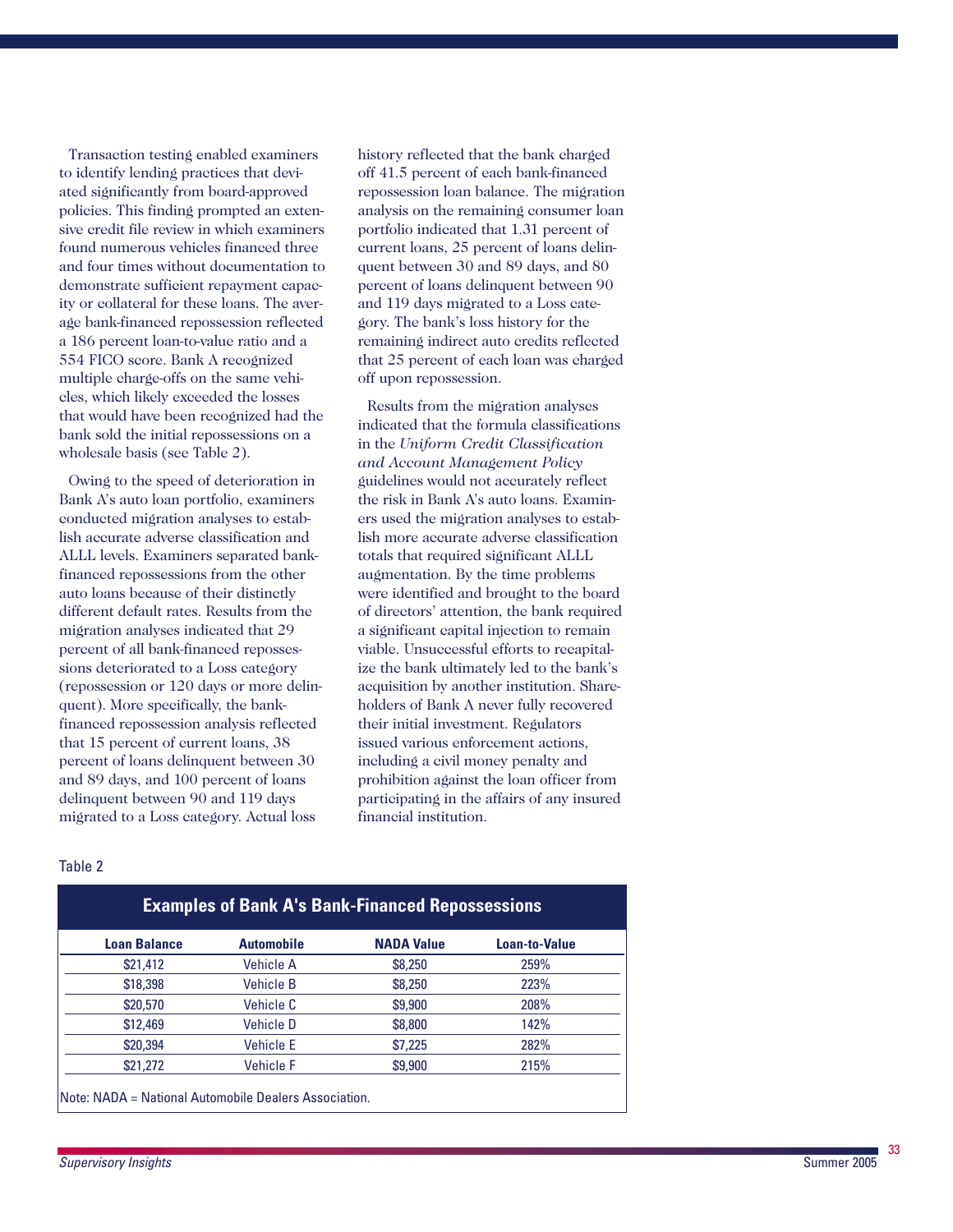# Auto Lending

continued from pg. 33

### *Bank B*

Bank B is a midsized, well-established bank with experience in indirect automobile lending. Auto loan delinquencies were consistently high, but supervisory concern over delinquencies was mitigated by reported losses that were not extraordinarily high. For a number of years, the bank's indirect automobile loan portfolio ranged between 4 percent and 9 percent of total assets. Despite a moderate portfolio, these loans represented a relatively large portion of Tier 1 capital, ranging from 70 percent to 123 percent between Year 1 and Year 5. Although delinquencies exceeded 10 percent of total indirect automobile loans, the ratio remained relatively constant, and Bank B consistently reported a mediocre return on assets. However, the examiners' file review in Year 5 highlighted a number of problems that resulted in large loan losses, increased provisions to the ALLL, and a declining Tier 1 capital ratio (see Table 3).

Results of examiner transaction testing showed that indirect automobile loans were approved by one officer, and most originated from a single dealership. Many of the indirect automobile loans were to subprime borrowers and were approved with insufficient documentation. In addition, the officer routinely approved credits in excess of 100 percent loan-to-value. As a result, the bank developed a portfolio of high loan-to-value,

 compounded by a repossession cycle that subprime loans. The problems were included bank-financed repossessions. In several cases, dealer recourse was waived without reason. In other cases, problem loans were rewritten with past-due interest, repairs, and add-on expenses (Guaranteed Auto Protection insurance, extended warranties, and/or credit life insurance) capitalized and added to the bank's exposure.

These accounting and lending practices resulted in understated delinquencies and losses, which prevented a full and timely recognition of the problems. Lax underwriting and excessive loan-to-value ratios contributed to charge-offs that represented approximately 20 percent of the average auto loan portfolio between Year 1 and Year 5. Bank B did not possess sufficient information technology for examiners or bank management to perform a meaningful migration analysis. Bank B continues to struggle to recover from the adverse effects of the indirect automobile lending program.

### *Lessons Learned*

 lios are significant in relation to a bank's Competition for automobile finance products is intense, requiring vigilance from bankers and regulators when portfocapital and earnings. The problems associated with Banks A and B were identified only after examiners performed transac-

#### Table 3

| <b>Statistical Trends in Bank B</b> |                    |                    |                    |                    |                      |  |  |  |
|-------------------------------------|--------------------|--------------------|--------------------|--------------------|----------------------|--|--|--|
| <b>Key Risk Indicators</b>          | Year 1             | Year <sub>2</sub>  | Year <sub>3</sub>  | Year 4             | Year 5               |  |  |  |
| IL / Total Assets                   | 8.63%              | 8.53%              | 7.80%              | 5.55%              | 4.42%                |  |  |  |
| IL / Total Capital                  | 122.72%            | 107.83%            | 95.59%             | 84.99%             | 70.37%               |  |  |  |
| Delinguent IL                       | 10.51%             | 10.45%             | 10.51%             | 10.33%             | 11.89%               |  |  |  |
| <b>Tier 1 Capital</b>               | 8.12%              | 7.92%              | 7.86%              | 5.93%              | $5.50\%$             |  |  |  |
| <b>Gross Charge-Offs</b>            | \$304 <sub>M</sub> | \$358 <sub>M</sub> | \$534 <sub>M</sub> | \$333M             | \$2,157M             |  |  |  |
| <b>ALLL Provisions</b>              | \$350 <sub>M</sub> | \$350 <sub>M</sub> | \$519 <sub>M</sub> | \$250 <sub>M</sub> | \$2,768 <sub>M</sub> |  |  |  |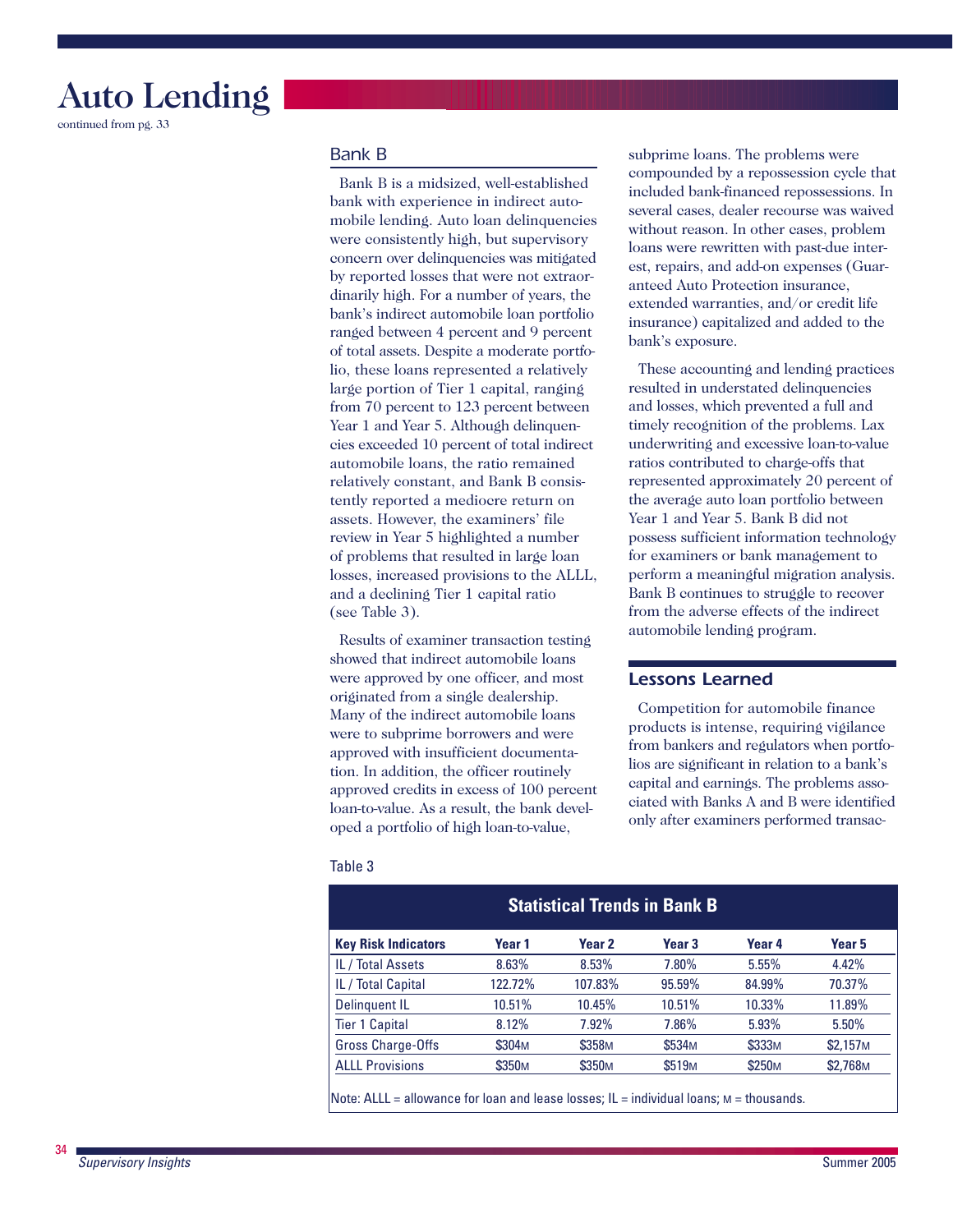tion testing and reviewed credit files. These case studies show that automobile lending is not the conventional collateralbased product it was in the past, but now places increased emphasis on borrowers' repayment capacity, timely internal iden tification of potential problem loans, and closely monitored underwriting policies that prevent undesirable loans from being extended. The basic tenet of strong oversight is a comprehensive automobile lend ing policy. Examiners must determine bank management's tolerance for risk and validate that underwriting practices comply with policy guidelines. Examin ers and bank management should moni tor and address any deviations from approved policies, watch for spikes in portfolio growth or delinquency levels, and ensure that adequate independent loan reviews and audits are performed. Lessons learned from the case studies indicate that the following steps should be taken to provide effective regulatory and bank management oversight:

Compare auto lending trends to strategic plans for consistency, including growth rates, risk levels, and anticipated rates of return on that risk.

Ensure automobile lending policies establish specific underwriting guide lines that encompass credit scores, debt-to-income ratios, interest rates, amortization periods, loan-to-value ratios, diversification standards, and concentration limits (from a single dealer).

Determine that the control structure provides sufficient oversight in the lending decision process.

Verify that auto loans are adequately covered in independent loan reviews and scopes of internal/external audits.

Ensure collection procedures and the repossession process are independent of any bank personnel involved in originating that credit.

Verify that potential loss evaluation methods have some relation to the behavior of the portfolio.

Validate that lending practices conform to approved policies through a sampling of files if the auto loan portfolio is significant in relation to capital.

Ensure bank-financed repossessions are identified and tracked.

Determine whether management has waived any dealer recourse agreements.

Verify that information technology systems are used effectively to create a database capable of capturing a number of variables (credit scores, dealers originating the paper, debtcoverage ratios, bank-financed repos sessions, and vehicle identification numbers).

# *Compliance Considerations of Indirect Auto Lending Programs*

Indirect automobile lending can also expose insured institutions to compli ance risks, particularly related to fair lending and unfair and deceptive prac tices. It is critical to determine whether a bank is considered a creditor and whether an agency relationship exists with the dealer. A "creditor" is defined by Section 202.2(l) of Regulation B.6 There can be multiple creditors in a single credit transaction. In indirect automobile lending there are usually at least two: the bank and the dealer.

6 12 C.F.R. Section 202.2(l) (2005). See also 12 C.F.R. Part 202, Supplement I, Official Staff Interpretation for Regulation B, 2(I): "The term creditor includes all persons participating in the credit decision. This may include an assignee or a potential purchaser of the obligation who influences the credit decision by indicating whether or not it will purchase the obligation if the transaction is consummated."